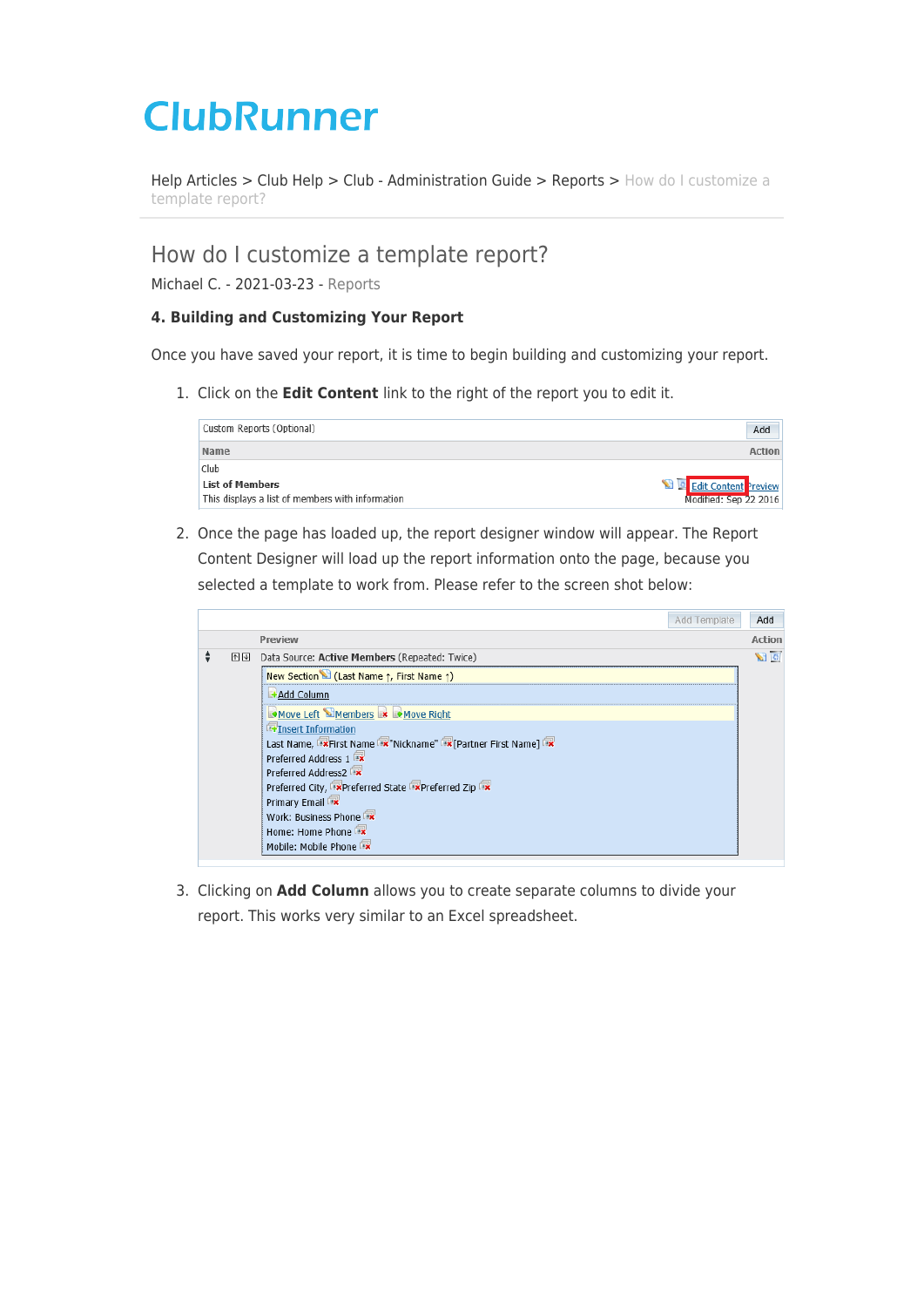|    | Add Template                                                             | Add        |
|----|--------------------------------------------------------------------------|------------|
|    | Preview                                                                  | Action     |
| 不平 | Data Source: Active Members (Repeated: Twice)                            | $\sqrt{2}$ |
|    | New Section <sup>1</sup> (Last Name $\uparrow$ , First Name $\uparrow$ ) |            |
|    | +Add Column                                                              |            |
|    | Move Left Members x Move Right                                           |            |
|    | <b>T+Insert Information</b>                                              |            |
|    | Last Name, IX First Name IX "Nickname" IX [Partner First Name] IX        |            |
|    | Preferred Address 1                                                      |            |
|    | Preferred Address2                                                       |            |
|    | Preferred City, ** Preferred State ** Preferred Zip                      |            |
|    | Primary Email                                                            |            |
|    | Work: Business Phone                                                     |            |
|    | Home: Home Phone                                                         |            |
|    | Mobile: Mobile Phone                                                     |            |

4. When you click on **Add Column**, you will notice the **Add Report Item** window opens. Click on the check box next to **Name** to have a title shown at the top of the column (Title of your list) and then type out the name of the column. Finally, click the **Add** button when you're ready to add the column.

|      |     | Add Report Item |  |
|------|-----|-----------------|--|
| Name |     |                 |  |
|      | Add | Close           |  |

5. When adding a column to the report, the item will always appear in separate box split by a line to right. To adjust column order from left to right use the **Move Left** and **Move Right** links.

|   |    |                                                                           | Add Template | Add            |
|---|----|---------------------------------------------------------------------------|--------------|----------------|
|   |    | Preview                                                                   |              | <b>Action</b>  |
| ÷ | 不平 | Data Source: Active Members (Repeated: Twice)                             |              | $\blacksquare$ |
|   |    | New Section C (Last Name 1, First Name 1)                                 |              |                |
|   |    | <b>+Add Column</b>                                                        |              |                |
|   |    | Move Left Members <b>x</b> Move Right<br>Move Left Column #2 X Move Right |              |                |
|   |    | <b>EFInsert Information</b><br><b>EFInsert Information</b>                |              |                |
|   |    | Last Name, IX First Name IX "Nickname" IX [Partner First                  |              |                |
|   |    | Name]                                                                     |              |                |
|   |    | Preferred Address 1                                                       |              |                |
|   |    | Preferred Address2                                                        |              |                |
|   |    | Preferred City, ** Preferred State ** Preferred Zip                       |              |                |
|   |    | Primary Email                                                             |              |                |
|   |    | Work: Business Phone                                                      |              |                |
|   |    | Home: Home Phone                                                          |              |                |
|   |    | Mobile: Mobile Phone                                                      |              |                |

6. The **insert information** link provides the ability to select information from ClubRunner.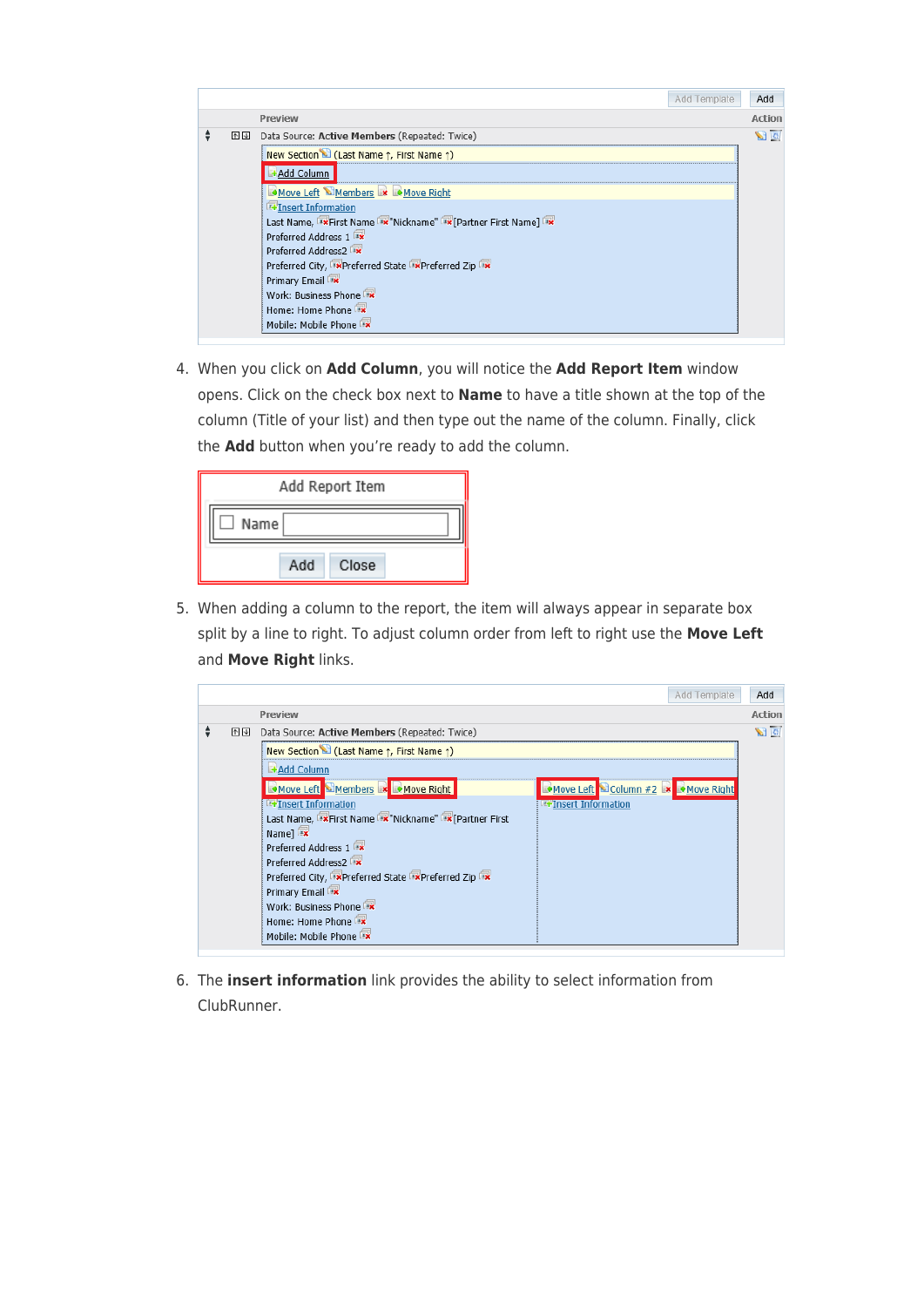|    |                                                                | Add Template                     | Add              |
|----|----------------------------------------------------------------|----------------------------------|------------------|
|    | Preview                                                        |                                  | <b>Action</b>    |
| 不平 | Data Source: Active Members (Repeated: Twice)                  |                                  | $\sum_{i=1}^{n}$ |
|    | New Section C (Last Name 1, First Name 1)                      |                                  |                  |
|    | <b>+Add Column</b>                                             |                                  |                  |
|    | Move Left Members * Move Right                                 | Move Left Column #2 x Move Right |                  |
|    | <b>T+Insert Information</b>                                    | <b>External Information</b>      |                  |
|    | Last Name, I ** First Name I ** "Nickname" I ** [Partner First |                                  |                  |
|    | Name]                                                          |                                  |                  |
|    | Preferred Address 1                                            |                                  |                  |
|    | Preferred Address2                                             |                                  |                  |
|    | Preferred City, "*Preferred State "*Preferred Zip              |                                  |                  |
|    | Primary Email                                                  |                                  |                  |
|    | Work: Business Phone                                           |                                  |                  |
|    | Home: Home Phone                                               |                                  |                  |
|    | Mobile: Mobile Phone                                           |                                  |                  |

- 7. Within the **Add Report Item** window, the following options are available:
	- **Add on new line:** Gives you the ability to move the information to the next line (Below the last added info).
	- **Prefix:** Text you wish to appear before the information (Example: "First Name")
	- **Source:** This is the information from the database; this function can grab information from many places in ClubRunner. The chart on the next page shows the source and the fields available.
	- **Postfix**: Text you wish to appear after the information.
	- **Format:** Allows you to apply formatting to bold, underline and/or italicize the font.
- 8. Using these options, select and enter information you want added to the report. Once all changes have been applied, simply click the **Add** button.

|                            |              | Add Report Item |                  |
|----------------------------|--------------|-----------------|------------------|
| Add on new line            |              |                 |                  |
| Prefix                     | Source Club  | City<br>◡       | $\vee$   Postfix |
| Font<br>Black<br>$10 \vee$ | $\checkmark$ |                 |                  |
| Format <b>B</b>            |              |                 |                  |
|                            |              | Add<br>Close    |                  |

- 9. Once added, you can delete or edit the information added. To edit, click the words that appear in the box. To delete, click the red X icon.
- 10. To move the data/field to a different location on the report click on the **edit icon** on the right beside the trashcan.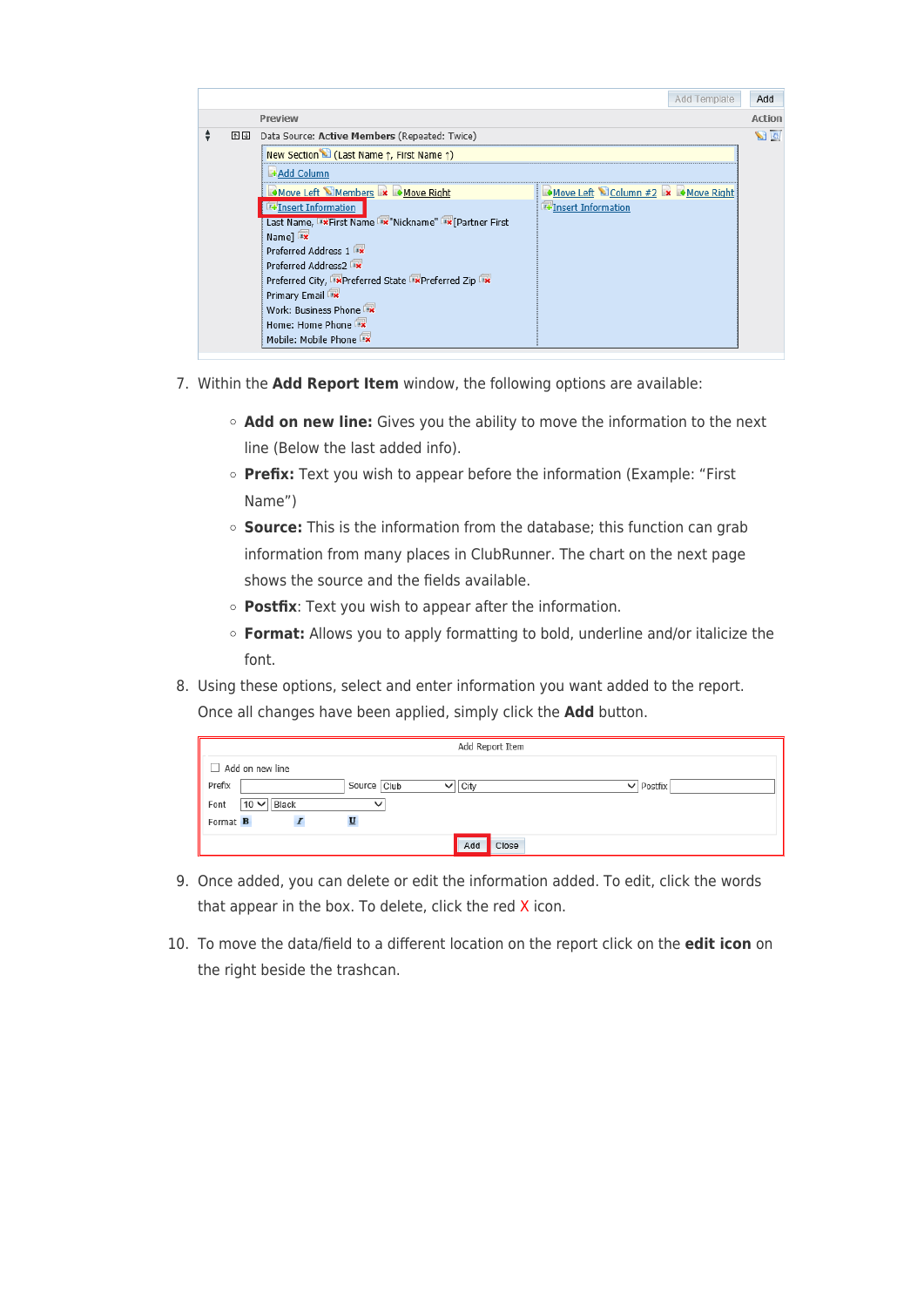|    |                                                             | Add Template                     | Add    |
|----|-------------------------------------------------------------|----------------------------------|--------|
|    | Preview                                                     |                                  | Action |
| 个业 | Data Source: Active Members (Repeated: Twice)               |                                  |        |
|    | New Section (Last Name $\uparrow$ , First Name $\uparrow$ ) |                                  |        |
|    | <b>Add Column</b>                                           |                                  |        |
|    | Move Left Members x Move Right                              | Move Left Column #2 x Move Right |        |
|    | <b>T+Insert Information</b>                                 | <b>External Information</b>      |        |
|    | Last Name, IX First Name IX "Nickname" IX [Partner First    |                                  |        |
|    | Name]                                                       |                                  |        |
|    | Preferred Address 1                                         |                                  |        |
|    | Preferred Address2                                          |                                  |        |
|    | Preferred City, Expreferred State Expreferred Zip           |                                  |        |
|    | Primary Email                                               |                                  |        |
|    | Work: Business Phone                                        |                                  |        |
|    | Home: Home Phone                                            |                                  |        |
|    | Mobile: Mobile Phone                                        |                                  |        |

11. This takes you to the **Report Section Designer**. Click on the **edit icon** on the right.

| Select Section Data<br>Source<br>Active Members<br>Club<br>Custom Fields<br>I abel<br>Membership | Section Settings<br>Name New Section<br>Section Repeat Double V<br>Update |                                                                                                                                                                                                   | Select the checkbox below if you would like the Section Name to appear above your data.                                                                                                                        |             |               |
|--------------------------------------------------------------------------------------------------|---------------------------------------------------------------------------|---------------------------------------------------------------------------------------------------------------------------------------------------------------------------------------------------|----------------------------------------------------------------------------------------------------------------------------------------------------------------------------------------------------------------|-------------|---------------|
|                                                                                                  |                                                                           |                                                                                                                                                                                                   | Groupings allow you to create multi-tiered reports where you can show data related to one source within<br>data from another source. e.g. Display all members within all clubs in a district, grouped by club. |             | Add Group     |
|                                                                                                  | Name                                                                      | Data Source                                                                                                                                                                                       | Preview                                                                                                                                                                                                        |             | <b>Action</b> |
|                                                                                                  | No Grouping                                                               |                                                                                                                                                                                                   |                                                                                                                                                                                                                |             |               |
|                                                                                                  | Name                                                                      | <b>Section Item Preview</b>                                                                                                                                                                       |                                                                                                                                                                                                                |             | Action        |
|                                                                                                  | Default Layout                                                            | Members<br><b>Preferred Address 1</b><br>Preferred Address2<br>Preferred City, Preferred State Preferred Zip<br>Primary Email<br>Work: Business Phone<br>Home: Home Phone<br>Mobile: Mobile Phone | Last Name, First Name "Nickname" [Partner First Name]                                                                                                                                                          | Column $#2$ | S             |

**Report Section Designer** 

12. This will take you into the **Section Item Designer**. From here you can sort, delete, or edit a column. Click on the **edit icon** on the right beside the trashcan for the column you want to change.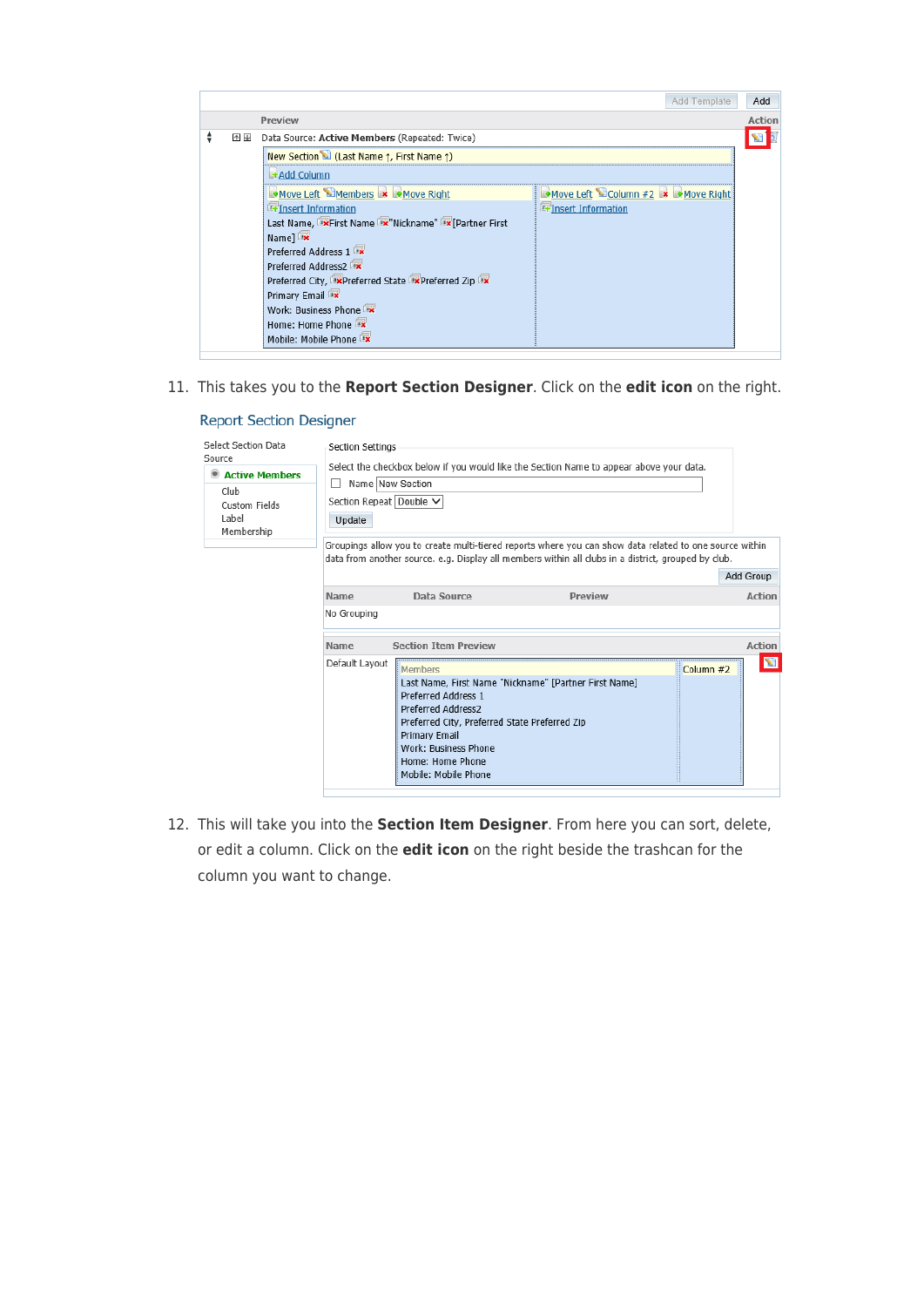#### **Section Item Designer**

|               | Reset To Default  | Add Sorting Field     |
|---------------|-------------------|-----------------------|
| Sorting Field | $Z \rightarrow A$ | Action                |
| Last Name     | No                | $\sum_{i=1}^{n}$      |
| First Name    | No                | $\mathbb{Z}$ $\alpha$ |
|               |                   |                       |

|                 |                                                                                |                                                                                                                                                                                                                                                     | Add          |
|-----------------|--------------------------------------------------------------------------------|-----------------------------------------------------------------------------------------------------------------------------------------------------------------------------------------------------------------------------------------------------|--------------|
|                 |                                                                                | Preview                                                                                                                                                                                                                                             | Action       |
| ÷               | 个业                                                                             | Members<br>Last Name, First Name "Nickname" [Partner First Name]<br>Preferred Address 1<br>Preferred Address2<br>Preferred City, Preferred State Preferred Zip<br>Primary Email<br>Work: Business Phone<br>Home: Home Phone<br>Mobile: Mobile Phone | Ø            |
| ÷               | 个业                                                                             | Column #2                                                                                                                                                                                                                                           | $\mathbf{z}$ |
|                 | Section Item Preview                                                           |                                                                                                                                                                                                                                                     |              |
| <b>IMembers</b> |                                                                                |                                                                                                                                                                                                                                                     | Column #2    |
|                 | Preferred Address 1<br>Preferred Address2<br>Primary Email<br>Home: Home Phone | Last Name, First Name "Nickname" [Partner First Name]<br>Preferred City, Preferred State Preferred Zip<br>Work: Business Phone<br>Mobile: Mobile Phone                                                                                              |              |

13. This will take you to the **Column Designer** page. Click on the up or down arrows to move the data/field up or down. Once done, you can click on the **Go Back** button near the bottom of the page.